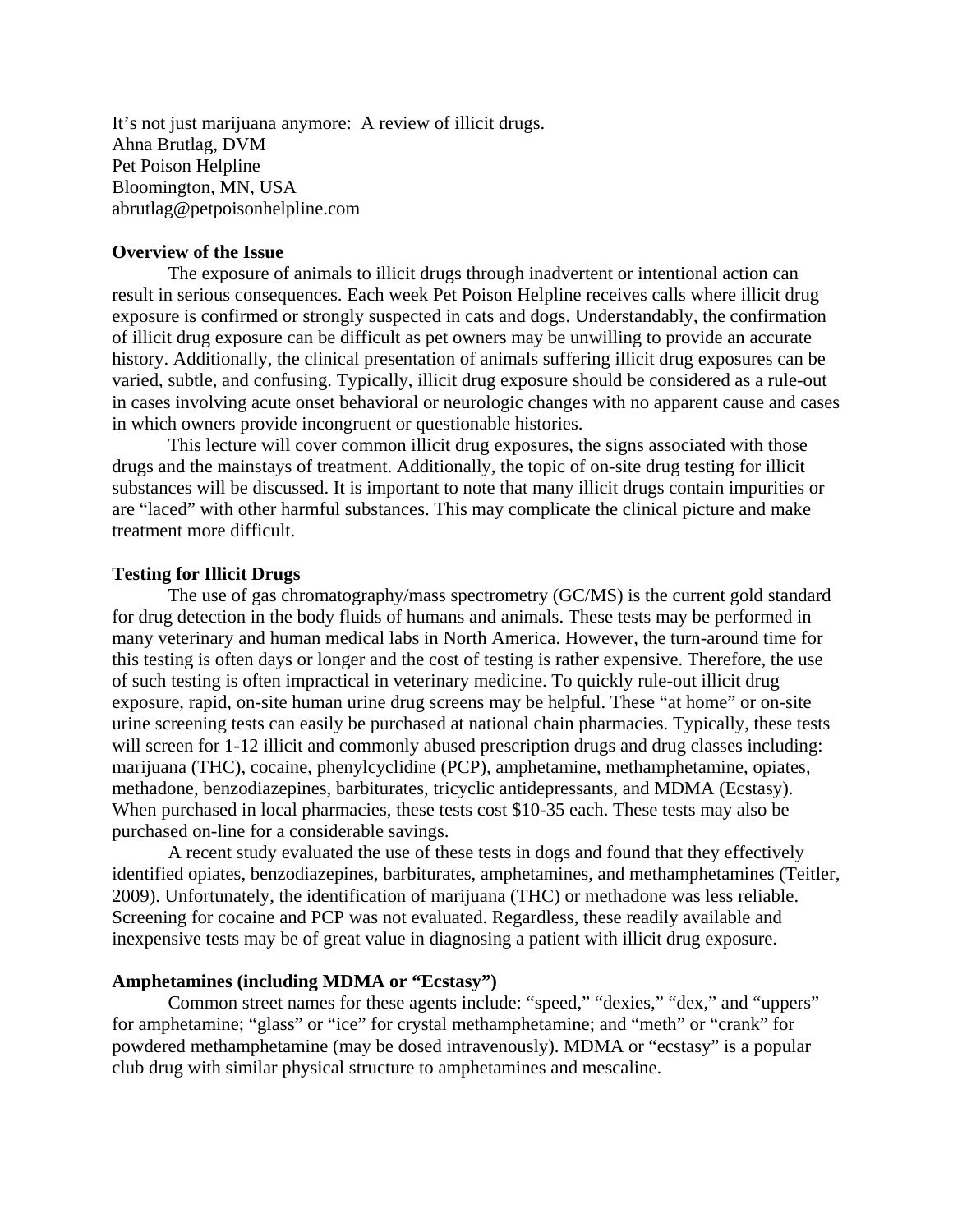Illicit amphetamines, like their pharmaceutical counterparts, are sympathomimetic compounds. They stimulate the release of norepinephrine from stores in adrenergic nerve terminals. They also directly stimulate alpha and beta adrenergic receptors. Amphetamines are quickly absorbed from the GIT and readily cross the blood brain barrier (BBB).

Common clinical signs are often related to CNS stimulation and may include agitation, hyperactivity, mydriasis, head bobbing, tremors, and seizures. Additional signs include salivation, vocalization, hyperthermia, tachycardia (+/- PVCs) and hypertension. Occasionally, animals will present with weakness, bradycardia, and depression. Death may be due to disseminated intravascular coagulation secondary to severe hyperthermia and respiratory failure.

The range of toxicity varies with the agent of exposure. However, for MDMA ("Ecstasy"), dogs will typically develop clinical signs of mydriasis and agitation at 3 mg/kg within 45 minutes of ingestion. Dogs dosed at 9 mg/kg may develop tachypnea, circling, and excessive salivation. For dogs, 15 mg/kg has proven fatal.

Treatment is primarily symptomatic and supportive. Emesis is not often recommended due to the rapid onset of clinical signs. Gastric lavage and activated charcoal may be helpful if performed very soon after ingestion. Controling hyperthermia, tachycardia and tremors are key elements in these cases. Chlorpromazine (up to 10-18 mg/kg) has been successfully used in a number of cases. Benzodiazepines are typically avoided as they have a propensity to increase CNS excitement. Other commonly used interventions include injectable methocarbamol, injectable beta-blockers, and IV fluids. In severe cases, general anesthesia is necessary. Additionally, serotonin syndrome may occur and can be treated with cyproheptadine (given orally or as a retention enema). Finally, acidifying the urine may increase the rate of excretion. Signs of toxicity may last for 8 hours or more.

## **Marijuana**

Marijuana (*Cannabis sativa)* is also known by the street names "grass," "pot", "weed," and "Mary Jane." It is the most commonly reported illicit drug exposure to Pet Poison Helpline. Often, pets are exposed by ingesting baked goods (brownies or cookies) containing marijuana. Occasionally, pets ingest the dried and prepared plant or are intentionally exposed by people blowing smoke into their faces.

 Depending on the route of administration, the onset of clinical signs may be 5-10 minutes (inhaling the smoke) or 30-60 minutes (ingestion). The signs of intoxication are similar to those seen in human beings. Most common are depression, a glassy eyed appearance, ataxia, mydriasis, disorientation, tremors, hypothermia and weakness. Despite its potent antiemetic effects, vomiting and salivation are common if the product was ingested. Additionally, bradycardia or tachycardia, vocalization, CNS stimulation, hyperactivity and seizures may occur.

The margin of safety for marijuana is very wide with the lethal dose being approximately 1000 times greater than the effective dose. The oral rat LD  $_{50}$  is 666-1000 mg/kg. However, no deaths were reported in dogs ingesting 3-9 gm/kg of marijuana. Thus, rarely does toxicity lead to fatality in dogs and cats.

Treatment is primarily symptomatic and supportive. Decontamination may be performed if the ingestion was recent or large. Multiple doses of activated charcoal may decrease the halflife. Inducing emesis may be difficult due to the antiemetic properties of marijuana. Vital signs, especially body temperature, should be monitored and corrected as needed. CNS stimulation may be treated with diazepam. Recovery may take 24-72 hrs, depending on the dose.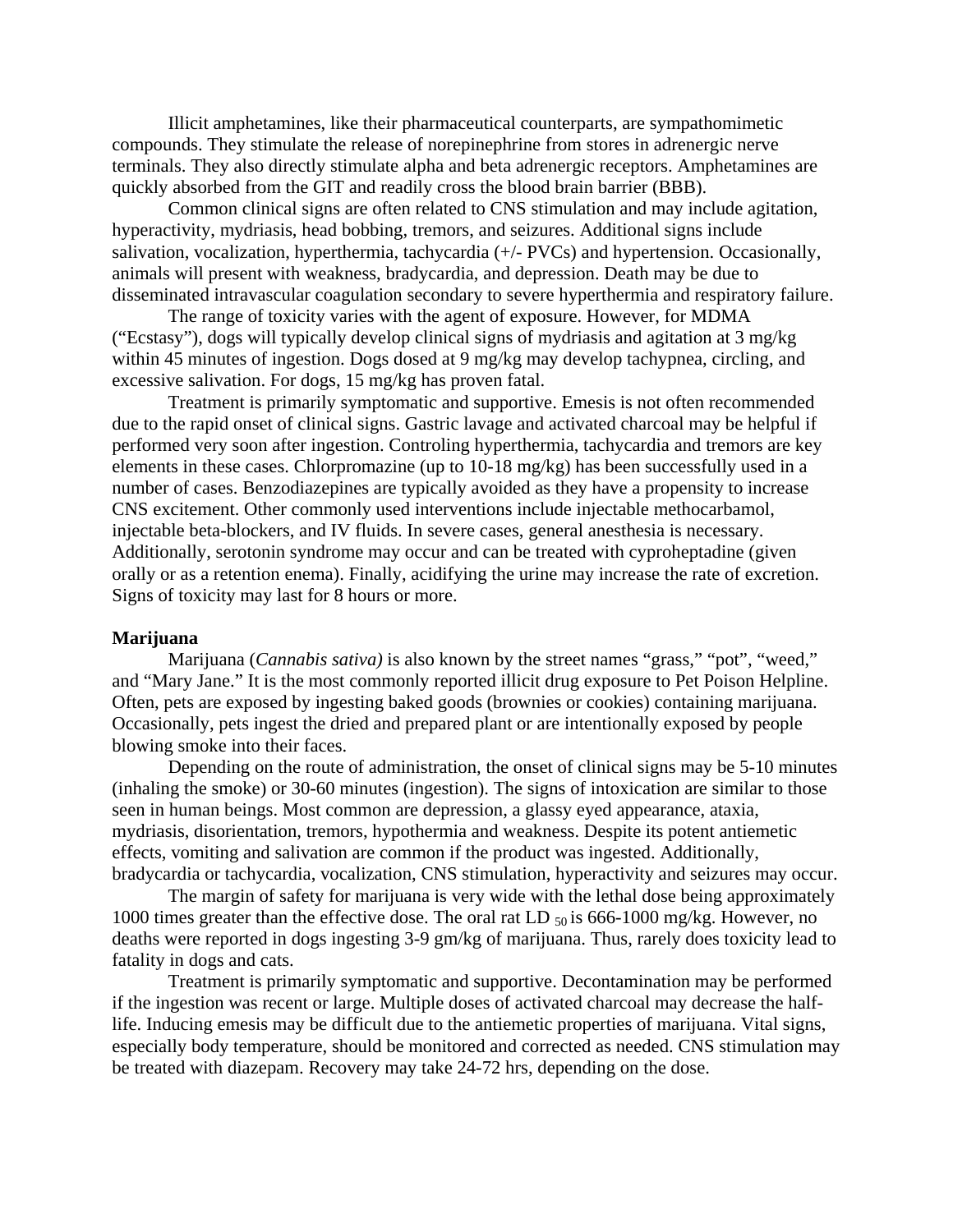#### **Cocaine**

 Cocaine, an alkaloid extract from *Erythroxylon coca,* is typically sold in two solid forms—powder or crystal. The white powdered product (cocaine HCl) is commonly called "coke," "C" or "blow" and is usually insufflated (snorted) or dissolved and injected IV. Cocaine can be further processed into the free alkaloid form ("free base") often referred to as "crack". "Crack" is a purer, more potent form of cocaine and is typically smoked.

 Cocaine is a potent CNS stimulator due to its sympathomimetic effects. It causes a catecholamine release and blocks the reuptake of norepinephrine, serotonin, and dopamine. It also acts directly on the myocardium by blocking sodium channels.

 Cocaine is well absorbed from many mucosal surfaces leading to a rapid onset of clinical signs. Though the half life of the drug is short and the effects last only 5-20 minutes in human beings, prolonged signs in animals may be due to organ damage. Additionally, animals may be used as "body packers," thus harboring large amounts of drug in their GIT or peritoneum. Radiographs will aid in the diagnosis of "body packers."

 Early signs of cocaine intoxication include CNS stimulation such as hyperactivity, hyperesthesia, mydriasis, twitches/tremors, seizures and death. Common cardiac signs include tachycardia, hypertension, and cardiac arrest (likely secondary to coronary artery vasospasm and hypoxia). Life-threatening hyperthermia is also common.

 Treatment is largely focused on the neurologic and cardiac systems while maintaining body temperature, electrolyte, and acid-base status. Many animals present too late for decontamination. Diazepam, barbiturates, and phenothiazines may be used for sedation and seizure control. Sodium bicarbonate should be administered to prevent arrhythmias associated with Na-K channel inhibition. Beta-blockers such as propranolol may be effective but their use is controversial. Due to the difficult and volatile nature of cocaine toxicity, consultation with an animal poison control center is strongly recommended.

#### **Heroin**

Heroin is a synthetic derivative of morphine. In human beings, it is usually injected intravenously but may be insufflated (snorted) or smoked. Animals, especially dogs, may be used as "pack mules" for the illegal transport heroin. The dogs are either fed baggies filled with the drug or baggies are surgically implanted in the peritoneum. Death may occur from either the drug itself or secondary to infection following non-sterile surgical technique.

 Heroin (along with most opioids) is well absorbed from the GI tract and undergoes significant first-pass metabolism. Therefore, the amount absorbed orally will be significantly less as compared to the same amount delivered via injection or inhaled. Regardless, the amount of heroin needed to cause toxicity in a dog or cat is quite small and all exposures need to be managed aggressively. Because metabolism is heavily reliant upon conjugation to glucuronides, cats are more sensitive to heroin than dogs.

 Clinical signs resulting from heroin intoxication may include early onset aggressive behavior (especially in dogs), vomiting, salivation, miosis, ataxia, CNS depression and unconsciousness. Life-threatening respiratory and cardiac depression is common. Respiratory depression and subsequent hypoxia are the leading cause of death. Seizures may also occur. Cats are more prone to exhibiting CNS excitation than dogs.

 The induction of emesis following ingestion is typically not advised due to the rapid onset of CNS signs. In cases where a baggie of heroin has been ingested, extreme care must be taken to avoid rupture. Gastric lavage may be helpful in cases of large ingestions.